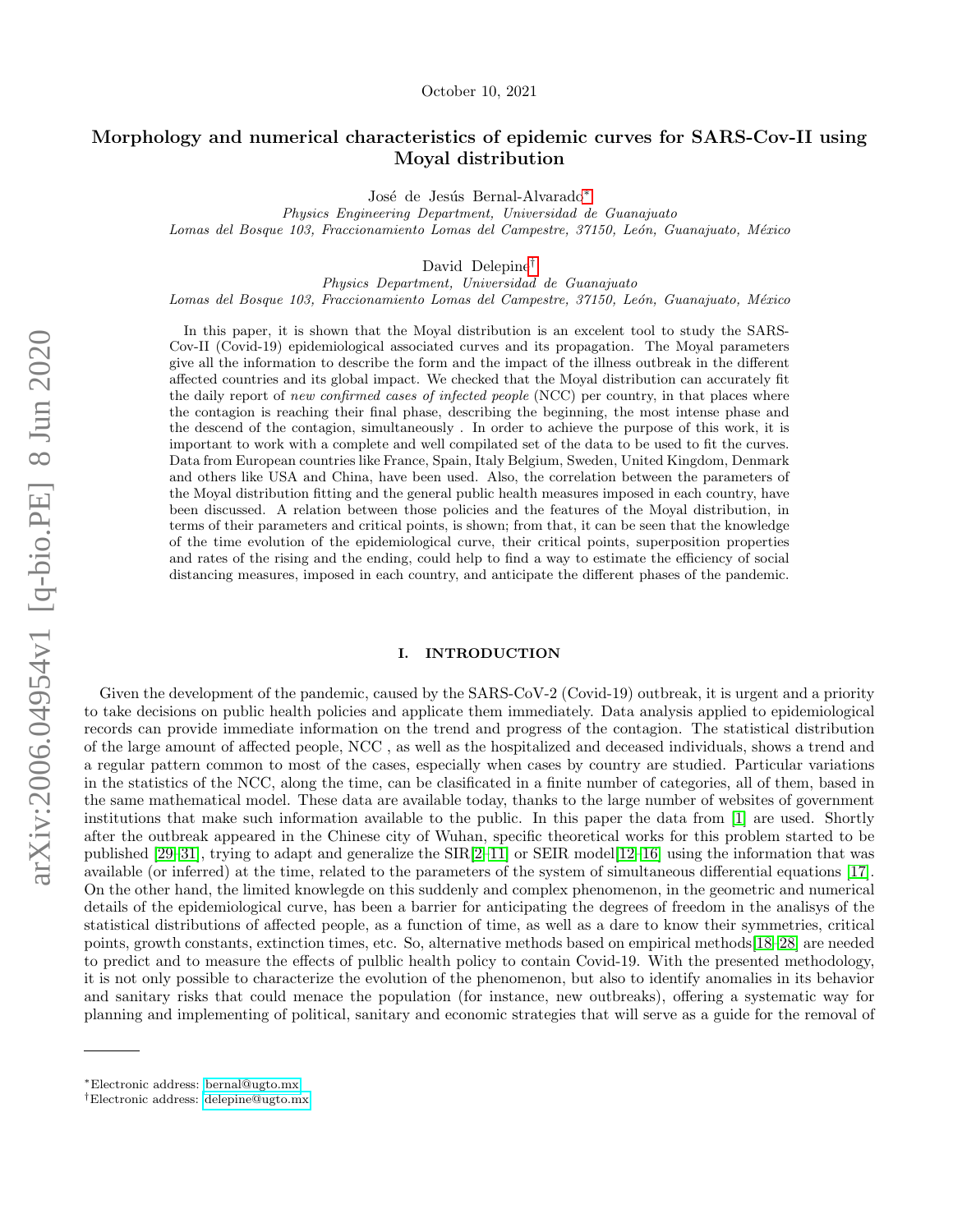the quarantine, the return to confinement or to anticipate a new outbreaks. Also, this is an effective methodology to measure the start and the ending times of the epidemy phases.

### II. METODOLOGY

Lets consider, as a case study, the number of NCC per day. The outbreak in Italy was one of the first to develop and strongly affect a significant number of its inhabitants. The progress per day is very well documented and, at this time, it is in the extinction stage. Given the characteristics of the distribution of data over time, the best way to mathematically describe the number of NCC per day is using the Moyal distribution  $\Lambda(t, A, \mu, \beta)$ , [\[33\]](#page-7-8) which is also known to be a very accurate approximation of the Landau distribution [\[32\]](#page-7-9)

$$
\Lambda(t) = \frac{A}{\beta\sqrt{2\pi}}e^{-\frac{1}{2}\left[e^{-\left(\frac{t-\mu}{\beta}\right)} + \left(\frac{t-\mu}{\beta}\right)\right]}
$$
(1)

whose derivative can be expresed in the form of a generalized exponential growth of the form:

$$
\frac{d\Lambda(t)}{dt} = r(t)\Lambda(t) \tag{2}
$$

where  $r(t)$  is the ratio of growing with units of  $time^{-1}$ (in this work the time unit is day):

$$
r(t) = \frac{1}{2\beta} \left[ e^{-\frac{t-\mu}{\beta}} - 1 \right]
$$
\n<sup>(3)</sup>

The theoretical interpretation of the Moyal distribution parameters is straighforward: i) The global factor and area under the curve, A, correspond to the total of the affected individuals by Covid-19, since the beggining of the outbreak up to their ending. ii) from  $r(t)\Lambda(t) = 0$ ,  $\Lambda(\mu)$  is the maximum number of NCC at the day  $t = \mu$ ; iii)  $\beta$  is a parameter, with units of *day*, that uniquely characterizes the growth and extinction times of the epidemic outbreak. In a general sense, it is the time constant of the epidemic. It is remarkable that the affectation, in the different categories of the victims: Infected, hospitalized and deceased, have the same behavior and similar time constants for a particular outbreak. Also, it is possible to identify the temporal delay between the maximum values of the each distribution, from which the average recovery or death times can be quantified.

### III. MATHEMATICAL MODEL

The applied mathematical model to the data analysis is based on the hypothesis of an exponencial behaviour of the COVID-19, where the time variation of the function is proportional to the number of cases at time t, modulated by a time function. The cumulative distribution associated to Moyal distribution is given by:

$$
\int_0^t \Lambda(p) dp = Erfc\left(\frac{e^{\frac{t-\mu}{\beta}}}{\sqrt{2}}\right) \tag{4}
$$

where  $Erfc(y)$  is the well-known complementary gauss error function:

$$
Erfc(y) = \frac{2}{\sqrt{\pi}} \int_{y}^{+\infty} e^{-u^2} du
$$
\n(5)

The error function is very close to the logistic function which is usually used to describe pandemic propagation[\[19,](#page-7-10) [20\]](#page-7-11). But in our case the derivative of the logistic function is too symmetric to describe well the tails of the new dialy infected cases for Covid-19 as observed in countries where the Covid-19 pandemy is slowly down and passed its highest point. Also the error function appears in solution of lineal difusion equation with constant coefficient of diffusion. It is interesting to get the critical points of the Moyal distribution. As said before, the maximum value of the Moyal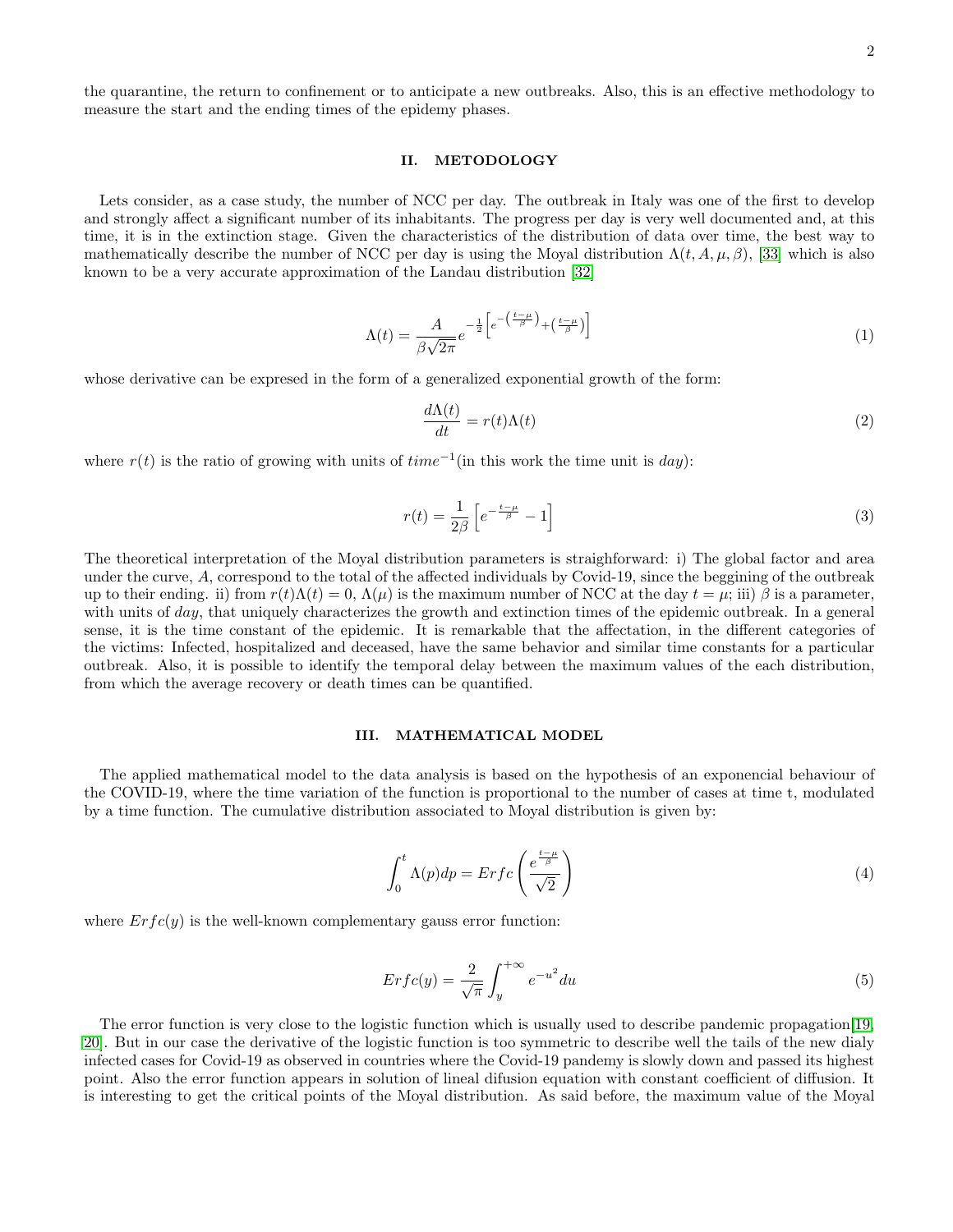

<span id="page-2-0"></span>FIG. 1: Mathematical model applied to Germany. The inflection points mark one half of the maximun number of daily NCC:  $\Lambda(B_1) = 0.493\Lambda(\mu)$ , while  $\Lambda(B_2) = 0.746\Lambda(\mu)$ , pointing out a descence of one quarter from the top of the curve.

distribution is obtained at  $t = \mu$ . But it is also possible to get the inflexion point studying the second derivative: So, one immediately gets:

$$
\frac{d^2\Lambda(t)}{dt^2} = \Lambda(t) \left[ \frac{dr(t)}{dt} + \left[ r(t) \right]^2 \right] \tag{6}
$$

the inflection points are the solution of the equation:

$$
\left[\frac{dr(t)}{dt} + [r(t)]^2\right] = 0\tag{7}
$$

substituting  $r(t)$ ,

$$
\left(e^{\frac{t-\mu}{\beta}}\right)^2 + 4\left(e^{\frac{t-\mu}{\beta}}\right) + 1 = 0\tag{8}
$$

that is  $t = -\beta Ln(2 \pm \frac{1}{2})$ √  $3) + \mu$ . So, the inflection points  $B_1$  and  $B_2$  are given by:

$$
B_1 = -1.317\beta + \mu, \quad B_2 = +1.317\beta + \mu. \tag{9}
$$

Obviously, the four parameters  $(A, \beta, \mu, B_1 \text{ and } B_2)$  obtained through the fit of  $\Lambda(t)$  to experimental data are scale invariant, mark the escential points of the epidemiological curve and define the evolution of the epidemy for all time; for instance  $\Lambda(B_1) = 0.493 \Lambda(\mu)$ . In figure [1,](#page-2-0) the model is applied to data from Germany.

### IV. RESULTS

The growth pattern is not only qualitatively similar in the different epidemiological outbreaks, following an asymmetric bell shape, furthermore, the numerical parameters that characterize the duration of the epidemic and the relative location of its maximum point, are determined by the value of  $\beta$ :  $\Delta t = 2(1.317)\beta$  is the lapse to reach the maximum of daily new cases (for any category) starting from  $0.006\Lambda(\mu)$ . On the other slope of the curve,  $\Delta t = 5(1.317)\beta$  is the lapse to diminish the daily NCC, from the maximum value, to  $0.06\Lambda(\mu)$ . Figure [2](#page-3-0) shows the main qualitative and quantitative characteristics of the epidemiological curve: the asymmetric bell shape according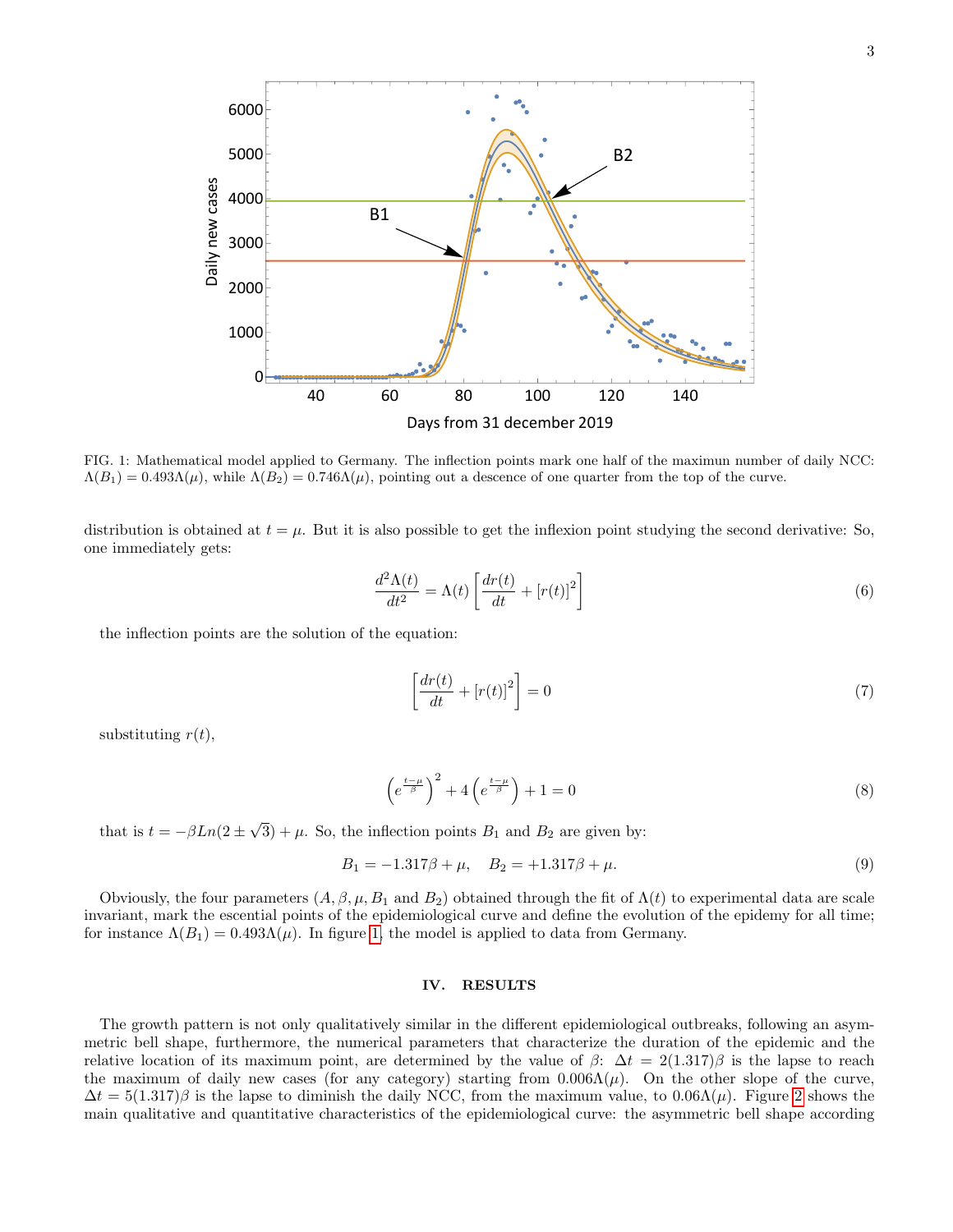

<span id="page-3-0"></span>FIG. 2: Distribution of the daily NCC (higher curve with  $B_1$  and  $B_2$  pointing out the inflection points) and deceased persons in Spain.

<span id="page-3-1"></span>TABLE I: Fitting parameters of the Moyal function on the daily NCC in different countries, assuming day 1 is the 31st. december 2019.

| countries                                     | $\mu$                              | ß           | А                                               | total of reported cases |
|-----------------------------------------------|------------------------------------|-------------|-------------------------------------------------|-------------------------|
|                                               |                                    |             |                                                 | $(data: 3$ june $2020)$ |
| Italia                                        | 88.22 (0.32)                       | 10.83(0.24) | 240320 (4295)                                   | 234013                  |
| Spain                                         | 87.97 (0.32)                       | 7.45(0.24)  | 232961 (6033)                                   | 241000                  |
| Luxemburg                                     | 79.21 (0.47)                       | 5.49(0.35)  | 3881 (202)                                      | 4020                    |
| Danemark                                      | 95.58 (0.99)                       | 12.62(0.78) | 12442 (609)                                     | 11811                   |
| Belgium                                       | 98.68 (0.66)                       | 9.99(0.50)  | 61048 (2450)                                    | 58767                   |
| Germany                                       | 91.61(0.41)                        | 8.36(0.31)  | 182839 (5451)                                   | 184597                  |
| Sweden                                        | $123.23$ $(2.10)$ $26.29$ $(1.72)$ |             | 65132 (3824)                                    | 41833                   |
| France                                        | 94.47 (0.62)                       | 8.55(0.46)  | 148229 (6525)                                   | 152444                  |
| United Kingdom 110.07 $(0.77)$ 14.81 $(0.65)$ |                                    |             | 333511 (11345)                                  | 282000                  |
| China                                         | 39.12 (0.73)                       | 5.09(0.54)  | 85521 (7395)                                    | 83022                   |
| <b>USA</b>                                    |                                    |             | $112.48$ (0.77) [18.64 (0.66) [2430429 (68704)] | 1910735                 |

to the Moyal distribuion, in which the position of the maxima clearly shows the average time between the maximum of confirmed cases and the maximum number of deaths. Likewise, a fundamental property of the asymmetry of the curve is shown, which is inherent to the mathematical function that describes it: the beginning of the growth of the cases at  $t = -2(1.317)\beta + \mu$ , prior to the maximum, as well as the extinction of the curve around  $t = 5(1.317)\beta + \mu$ .

From table [I,](#page-3-1) it is interesting that the countries can be classified, depending of the value of  $\beta$ , as shown in table [II.](#page-4-0) Contrasting this table with the general public health policy applied in each country to fight against the Covid-19. European countries like Spain, Italy, Belgium, Germany and France have globally applied the same kinds of measures to restraint the propagation of the illness. Sweden is the main European country who decided not to apply quarentine. United Kingdom started with a kind of policy similar to Sweden, nevertheless, they eventually changed to quarentine measures, as continental european countries like France and Spain did. In USA, the decision to implement a quarentine or not was given to the states government, but under he pressure from federal governement to limit the measures as much as was possible. China imposed the most strict confinement measures and its very low value of  $\beta$ is an expression of the result of this policy.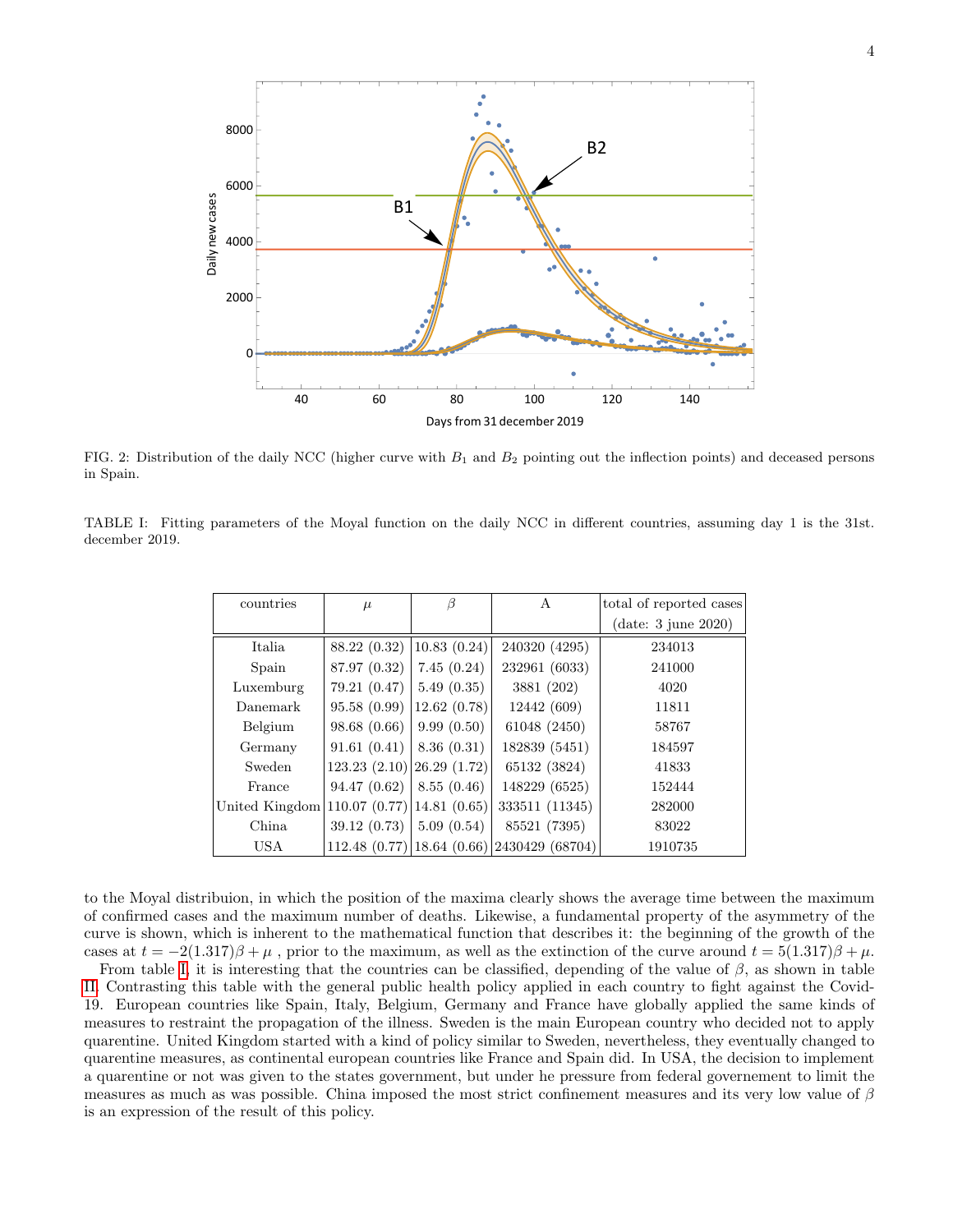

<span id="page-4-0"></span>TABLE II: Classificacion of countries according to their  $\beta$  value.

<span id="page-4-1"></span>FIG. 3: Distribution of the new infected cases in Sweden. The dashed line is a linear combination of two Moyal distribution and the solid line corresponds to only one Moyal distribution.

In the next subsection, we shall discuss with more details the situation in countries like Sweden, USA and United Kingdom to illustrate the effects of general public health policy in the epidemiological curve describing Covid-19 propagation.

#### A. Sweden case

In the case of Sweden, the daily NCC are very dispersed after reaching its maximun around  $t = 100$ . Nevertheless, despite the fluctuations, the average trend is not going down; instead of that, the number of cases agrees with a new modelization strategy: a suitable fitting function  $\Lambda_T(t)$ , must describe the appearence of new outbreaks through the sum of differen Moyal distribution, one for each independent outbreaks. Of course, once a new contribution is added, in the sum of Moyal functions, new degrees of freedom are added to the fit and this could increase the fitting instability and difficult to do the algorithm converging. For simplicity, the sum of two independent Moyal distribution is done, this can be written as follow:

<span id="page-4-2"></span>
$$
\Lambda_T(t) = \Lambda_1(t, A_1, \beta_1, \mu_1) + \Lambda_2(t, A_2, \beta_2, \mu_2)
$$
\n(10)

In the figure [3,](#page-4-1) the situation in Sweden is shown first using a Moyal distribution (the solid line) and, as expected, the tail go down slowly. The dashed line represents the sum of two Moyal distributions and at present time and in that case, the best fit prefer a trend to increase the average values, in the number of daily NCC, which could mean that a new outbreak is taking place at this time. Meanwhile new avalaible data are published, both options must be followed.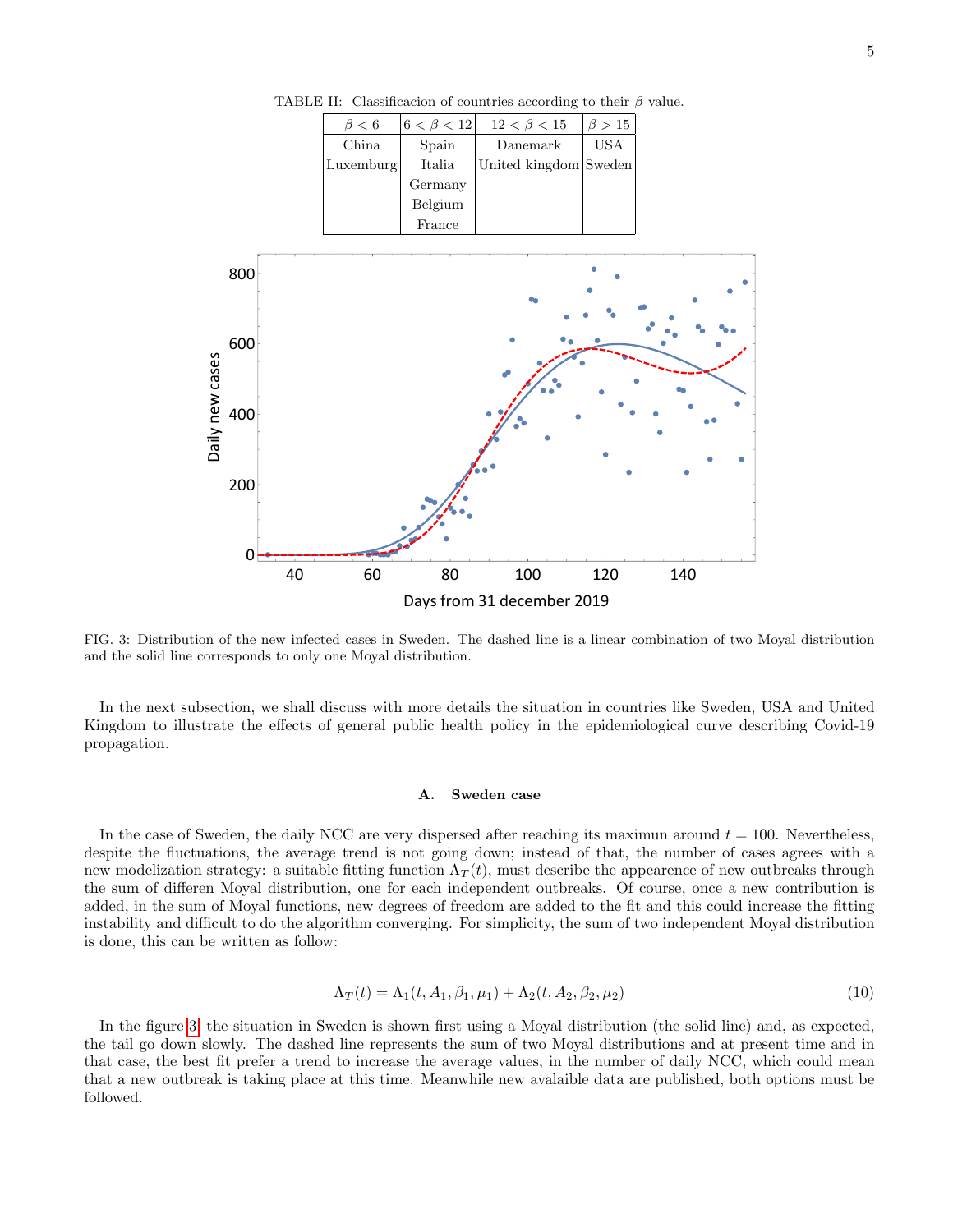

<span id="page-5-0"></span>FIG. 4: Distribution of daily NCC in United Kingdom. The dashed line is the sum of two Moyal distribution and the solid line corresponds to one Moyal distribution.

TABLE III: Fitting parameters, using two Moyal distributions to fit the daily NCC data for United Kingdom.

|  | $ 106.6 (1.66) 12.54 (1.21) 274458 (27790) 130.61 (1.74) 6.69 (2.03) 39714 (21139) $ |  |  |
|--|--------------------------------------------------------------------------------------|--|--|

### B. United Kindgom case

An interesting case, to prove the efficacy to fit a function  $\Lambda_T(t)$ , as described in equation [10,](#page-4-2) is the anslysis of the United Kingdom data. This case have a small but clear bump just after reach the maximum of the daily NCC. The combination of two Moyal functions, is consistent with the assumption of two independent outbreaks, that contribute to the total amount of cases. In figure [4,](#page-5-0) the solid line corresponds to the Moyal distribution with the parameters given in table [I.](#page-3-1) The dashed line correspond to the sum of two Moyal distribution.

# C. USA case

In the USA case, the outgoing tail takes an unusual longer time to decrease, nevertheless, it could be considered according to one Moyal Distribution, nevertheless, this occurr in first approximation; a better data description is achieved with the sum of two Moyal distribution. In figure [5,](#page-6-2) it can be seen the results when two Moyal distribution are used. the dashed line corresponds to the fitting of a single Moyal distribution. The parameters values are given in table [I.](#page-3-1) The solid line corresponds to the sum of the two Moyal distribution. The parameters values of the two Moyal distribution are given in table [IV.](#page-5-1) This could be interpreted from the epidemilogical point of view because the fact that USA has several different outbreak of the Covid-19, each of them with different time of starting and parameters. It is interesting that the first Moyal distribution parameters are very closed to the New York Covid outbreak where the maximum of NCC took place around the 7th April and the number of infected persons are around 380,000, within one error sigma of our first Moyal distribution parameters.

TABLE IV: Fitting parameters of the Moyal function using two distributions to fit the USA data.

<span id="page-5-1"></span>

|  |  |  | $\vert 98.54 \ (1.99) \vert 8.55 \ (1.79) \vert 797664 \ (355417) \vert 139.80 \ (12.90) \vert 28.18 \ (4.84) \vert 2313510 \ (411043) \vert$ |
|--|--|--|-----------------------------------------------------------------------------------------------------------------------------------------------|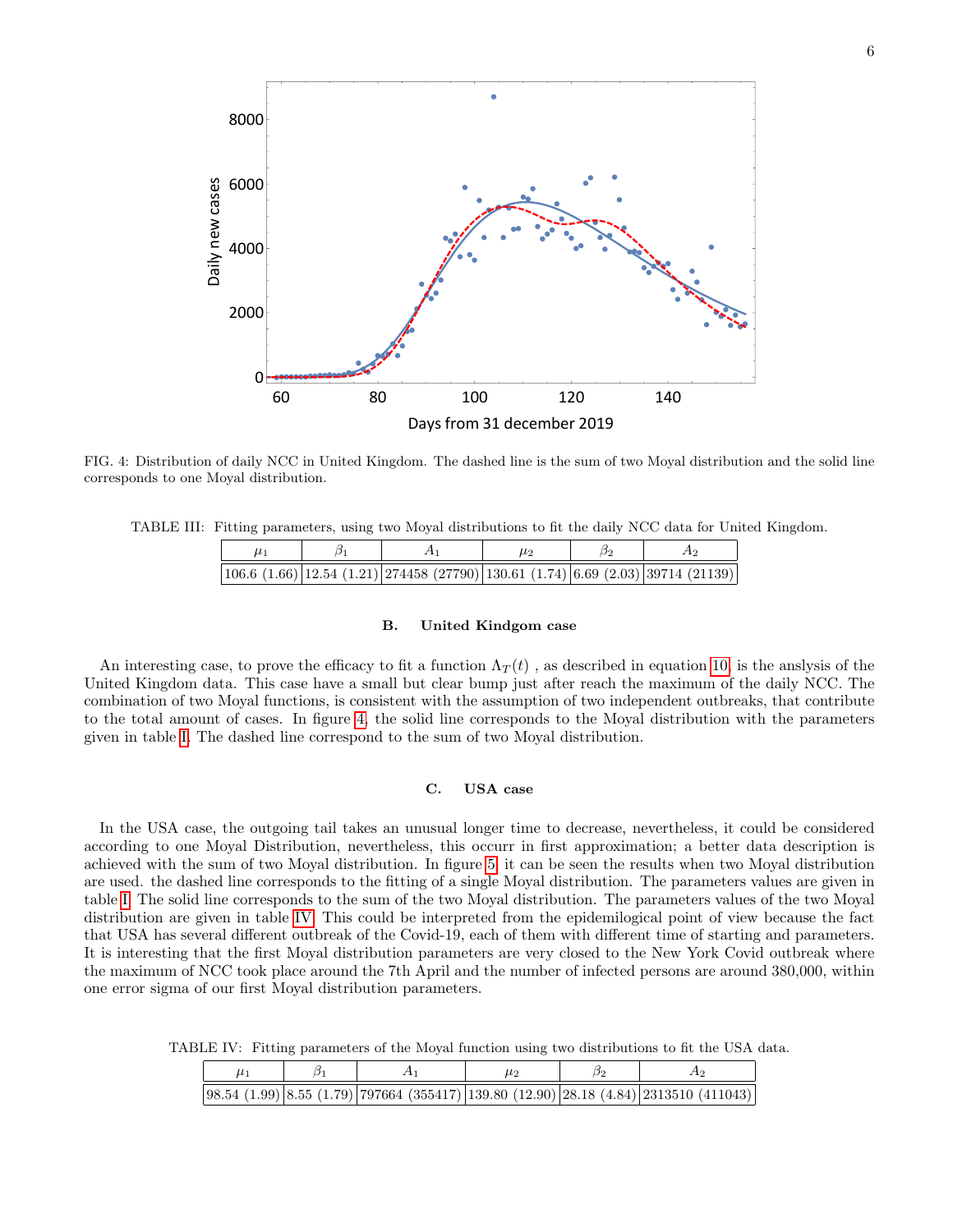

<span id="page-6-2"></span>FIG. 5: Distribution of the new infected cases in USA. The think line is the sum of two Moyal distribution and the dashed line corresponds to onyl one Moyal distribution.

# V. CONCLUSION

In this paper, we have shown that the Moyal distribution is an excelent tool to study the Covid-19 epidemiological curves and its propagation. The Moyal parameters give all the information to describe the form and the impact of the propagation of the illness and its global impact on the country. Also it has been shown that the resutls of public health policy measures can be evaluated through the  $\beta$  parameter. Clearly, this analisis could be extended to more countries with good statistics on daily new cases, in order to applicate, validade or generalize our hipothesis. A very interesting point is that it is possible to use this tool even before to reach the maximum point of new cases, in order to predict the effects of social measures imposed to restrain the propagation of the Covid-19.

### Acknowledgments

We acknowledge financial support from CONACYT and SNI (México).D. D. is grateful to Conacyt (México) S.N.I. and Conacyt project (CB-286651), DAIP project (Guanajuato University), PIFI (Secretaria de Educacion Publica, México) for financial support.

- <span id="page-6-0"></span>[1] the data were taken from European CDC homepage (date:5th June2020) https://www.ecdc.europa.eu/en/covid-19 pandemic
- <span id="page-6-1"></span>[2] William Ogilvy Kermack, A.G. Mc Kendrick,1927, " A contribution to the mathematical theory of epidemics. Proc. R. Soc. Lond.A 115:700-721,https://doi.org/10.1098/rspa.1927.0118.
- [3] Kermack, W. O. and A. G. McKendrick. "Contributions to the mathematical theory of epidemics—I." Bulletin of Mathematical Biology 53 (1991): 33-55.
- [4] Yi-Cheng Chen and Ping-En Lu and Cheng-Shang Chang and Tzu-Hsuan Liu,"A Time-dependent SIR model for COVID-19 with Undetectable Infected Persons",2020, arXiv2003.00122.
- [5] Giuseppe C. Calafiore and Carlo Novara and Corrado Possieri,"A Modified SIR Model for the COVID-19 Contagion in Italy",2020, arXiv2003.14391.
- [6] Anderson, Roy M. et al. "How will country-based mitigation measures influence the course of the COVID-19 epidemic?" Lancet (London, England) 395 (2020): 931 - 934.
- [7] Manrique-Abril, Fred G., et al. Modelo SIR de la pandemia de Covid-19 en Colombia. Revista de Salud P´ublica, 2020, vol. 22, p. 1-9.